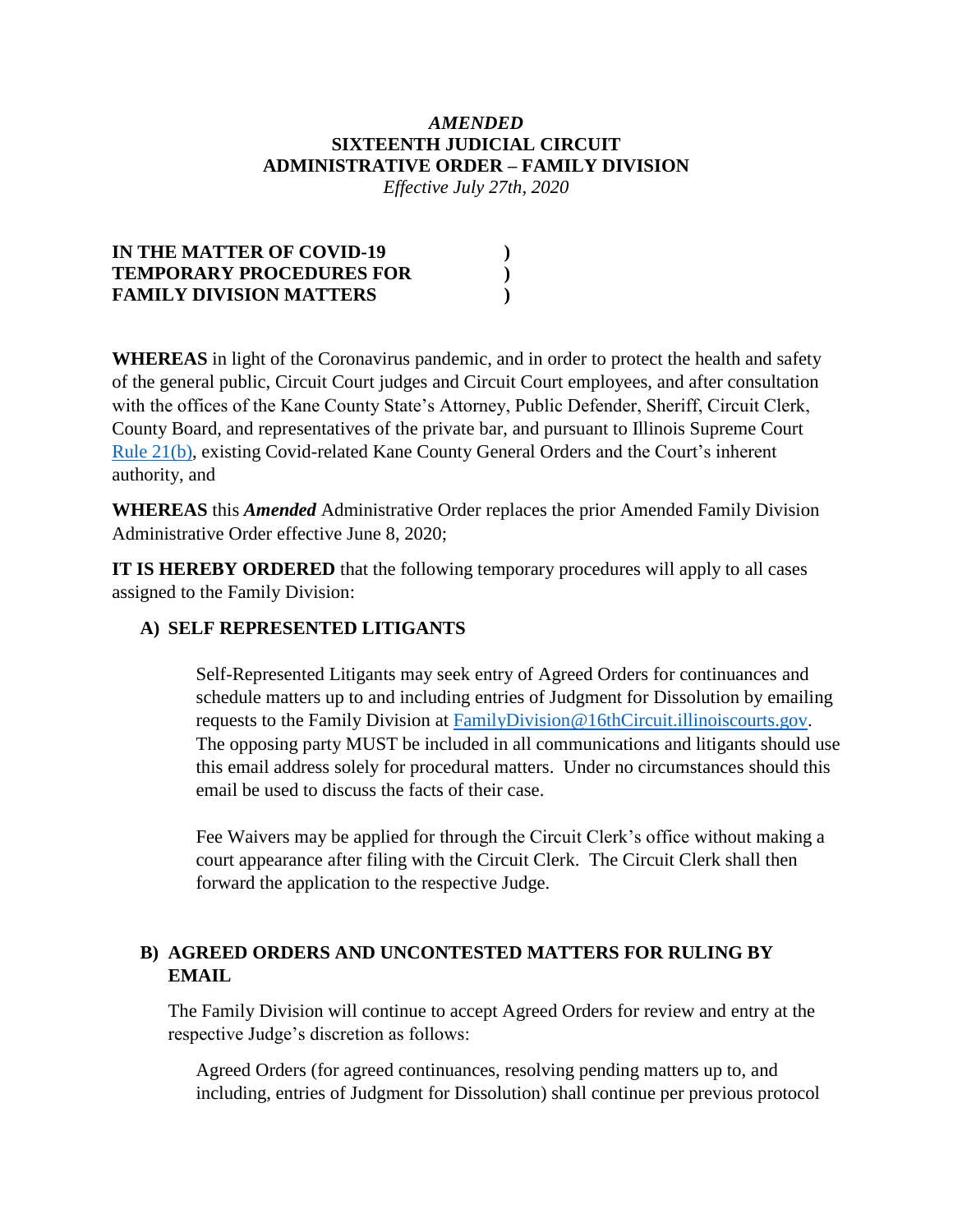posted within the Kane County Local Court Rules, III. FAMILY, Article 14: Family Division, Standing Orders as follows:

For cases in which there is counsel for both parties, all correspondence can be emailed directly to the Judge for review or the Family Division email address at [FamilyDivision@16thCircuit.IllinoisCourts.gov](mailto:FamilyDivision@16thCircuit.IllinoisCourts.gov) under the following guidelines:

- 1. Where one or both parties is a Self-Represented Litigant, correspondence shall be sent **ONLY** to the family division email at [FamilyDivision@16thCircuit.IllinoisCourts.gov.](mailto:FamilyDivision@16thCircuit.IllinoisCourts.gov)
- 2. Copy all opposing parties on your emails or they will be returned.
- 3. Include the respective Judge's name and case number in the subject and body of the email for faster distribution.
- 4. Counsel shall not include their clients in the emails to the respective Judge's direct email address.

# **C) AGREED REMOTE PRETRIAL CONFERENCES**

The Family Division will continue to conduct remote Pretrial Conferences at the respective Judge's discretion as follows:

- 1. Remote pretrial conferences shall continue per [previous protocol](http://www.illinois16thjudicialcircuit.org/Pages/Kane-County-Temporary-Protocols.aspx) posted within the Kane County Local Court Rules, III. FAMILY, Article 14: Family Division, Standing Orders.
- 2. Notice of request for an agreed pretrial conference shall be as in Paragraph B above.

# **D) CASES CONTINUED FOR STATUS THROUGH JULY 30, 2020 BY CIRCUIT CLERK and PROCEDURES FOR ADVANCEMENT OF COURT DATES**

All court dates previously continued by the Circuit Clerk consistent with prior Administrative Orders remain scheduled for status on the continued date regardless of the time and designation assigned in said notice of continuance.

# **E) AMENDED PROTOCOL FOR IN PERSON AND REMOTE COURT PROCEEDINGS:**

The Amended protocol for In Person and Remote Court proceedings shall be pursuant to the Family Division Schedule outlined in the *August 10th* Calendar (attached as *Amended Ex. A*, *modifying the staggered court calendars for the Family Division)* delineating when courtrooms will be open for In Person court appearances (in yellow) and Remote Court proceedings via Zoom video platform (in blue).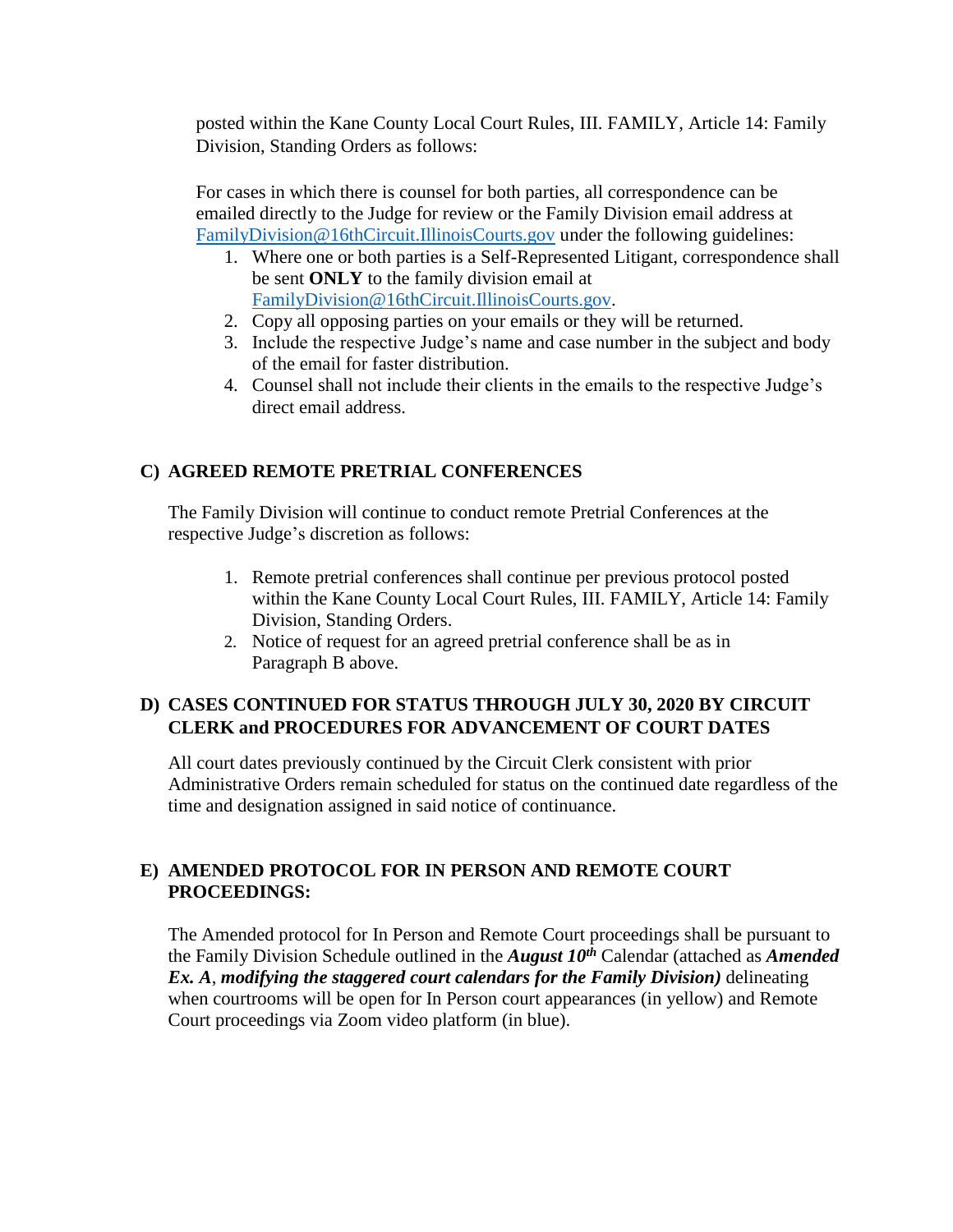### 1. **IN PERSON CALENDAR (Ex. A, in yellow)**

### **a. Courtrooms 111, 113, 201, 211**

- i. All parties and counsel may appear in person or remotely via the Zoom Livestreaming icon at [https://www.illinois16thjudicialcircuit.org](https://www.illinois16thjudicialcircuit.org/) on all In Person Calendar appearances unless specifically required to appear in person by the Court *effective July 27, 2020.*
- ii. For all cases in which both parties are self-represented, the Circuit Clerk shall schedule matters on the In Person Calendar from 9:00 to 9:30a.m;
- iii. For all other cases, the Circuit Clerk shall schedule matters on the In Person Calendar at 9:30a.m.
- iv. The morning In Person Calendar at 10:30a.m. and 11:00a.m. shall be by court order only.
- v. The afternoon In Person Calendar shall be by court order only.
- vi. Parties must schedule matters for which they seek relief from a Self-Represented Litigant (i.e. Motion for Default) or their own clients (i.e. Motion to Withdraw) on the In Person Calendar.
- vii. For all cases, the appropriate notice pursuant to law and Local Rule shall be given to the opposing party.

### **b. Courtroom 101**

- i. All parties and counsel may appear in person or remotely via the Zoom [Livestream](https://www.illinois16thjudicialcircuit.org/) icon at [https://www.illinois16thjudicialcircuit.org](https://www.illinois16thjudicialcircuit.org/) on the In Person morning Calendar unless specifically required to appear in person by the Court.
- ii. For all cases in which both parties are self-represented, the Circuit Clerk shall schedule matters on the In Person Calendar Tuesday or Thursday at 1:30p.m. or 3:00p.m.
- iii. For all cases in which one or both parties are represented by counsel, the Circuit Clerk shall schedule matters on the In Person Calendar Monday, Wednesday, or Friday at 9:00a.m. or 10:00a.m.
- iv. The afternoon Calendar for Monday, Wednesday and Friday shall be by court order only.
- v For all cases, the appropriate notice pursuant to law and Local Rule shall be given to the opposing party.

#### 2. **REMOTE (ZOOM VIDEO) CALENDAR (***Amended* **Ex. A, in blue)**

Parties **MAY NOT** object to a matter proceeding solely on the basis that it may occur remotely.

### **Courtrooms 101, 111, 113, 201, 211**

- i. For cases in which both parties in a pending matter are represented by counsel, matters may be motioned in for Court Management/Presentment/Setting on the Remote Court Calendar during the morning court schedules.
- ii. Family Division afternoon Remote Court settings shall be special settings by court order only.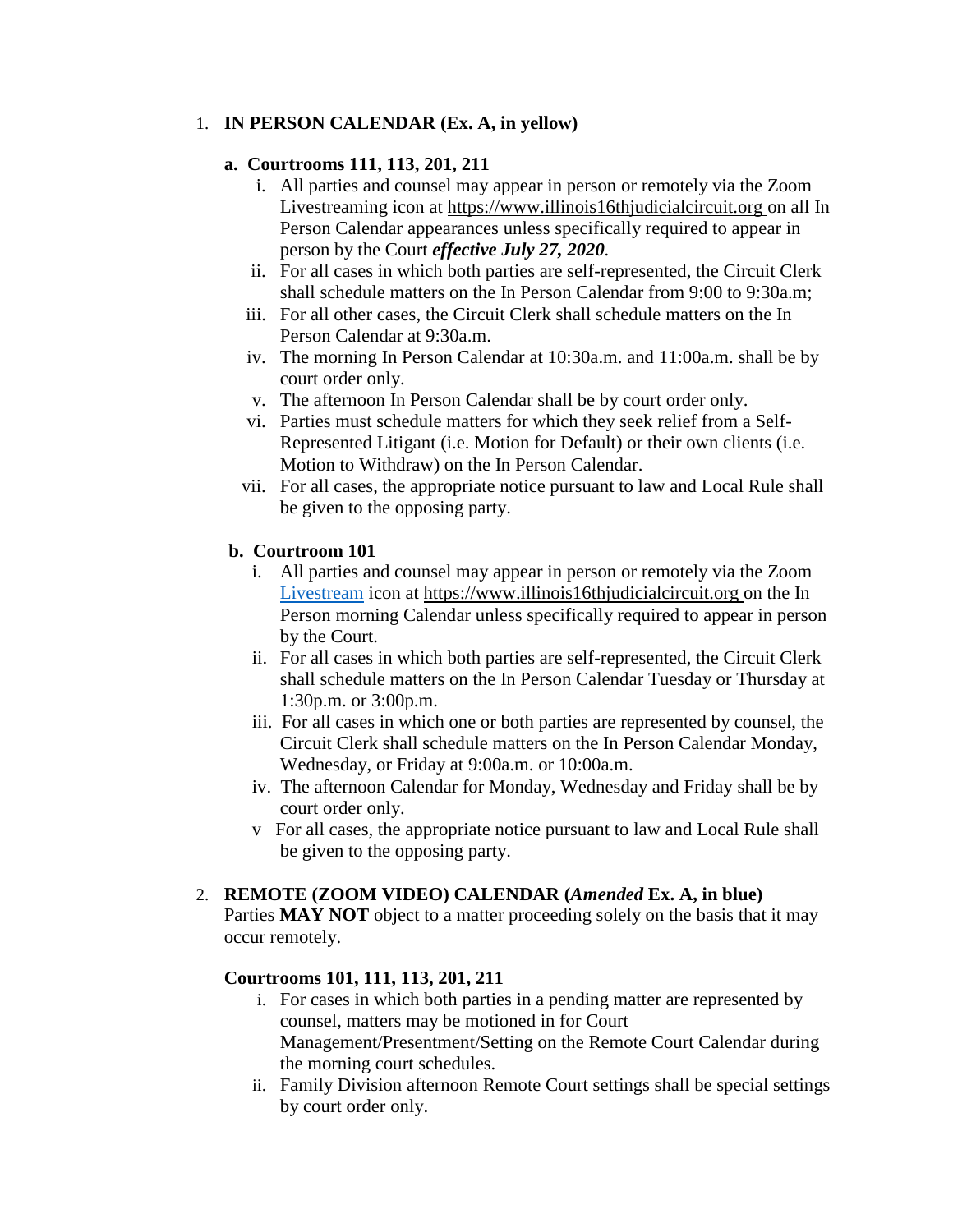- iii. Parties shall call the Circuit Clerk at 630-232-3413 to check for availability on the respective date and time requested. When a date is given, the party shall then file their respective Notice and Motion relating to the scheduled date.
- iv. Counsel and parties shall attend remote court sessions by going to the Zoom [Livestream](https://www.illinois16thjudicialcircuit.org/) icon at [https://www.illinois16thjudicialcircuit.org](https://www.illinois16thjudicialcircuit.org/) and joining the respective Courtroom schedule.
- v. Parties are responsible for obtaining a court reporter if they would like the hearing transcribed.
- vi. Except as otherwise provided for in this order, hearings conducted pursuant to this Order shall be conducted by the same standards as hearings in a courtroom and in accordance with the Illinois Rules of Civil Procedure, Illinois Supreme Court Rules and the Rules of Practice of the Circuit Court, Sixteenth Judicial Circuit.
- vii. The precise method in which a remote hearing will be conducted remains within the discretion of the judge assigned to the individual case, within the bounds of applicable law, rules, and practice procedures.

### 3. **REMOTE HEARINGS:**

Following any In Person or Remote appearances, the Court may set a matter for hearing on the pending issues for a Remote Hearing. Steps required to be taken prior to any remote hearing are as follows:

- a) Parties shall attend the remote hearing by accessing the court schedule at [https://www.illinois16thjudicialcircuit.org](https://www.illinois16thjudicialcircuit.org/)
- b) Two (2) court days prior to a hearing the parties shall exchange exhibits they intend to introduce into evidence and thereafter conduct a conference to identify any exhibit(s) they stipulate can be admitted into evidence. If a party fails to comply with this provision, the court in its discretion may deny the introduction of that party's exhibit.
	- i. At least two (2) court days before the hearing parties shall prepare and email to the assigned judge a courtesy copy of all exhibits and/or authorities either in electronic or paper form, and in such order and/or format as the judge otherwise directs.
	- ii. On the day of a remote hearing, it is the responsibility of the attorneys to ensure their clients and witnesses are available and ready to proceed at the appointed time.
	- iii. Upon conclusion of the hearing, the Court shall deliver to the Circuit Clerk all exhibits that were admitted into evidence for upload to Odyssey for entry on the record. The Circuit Clerk shall not be obligated to maintain any proposed exhibits that were not made part of the court record.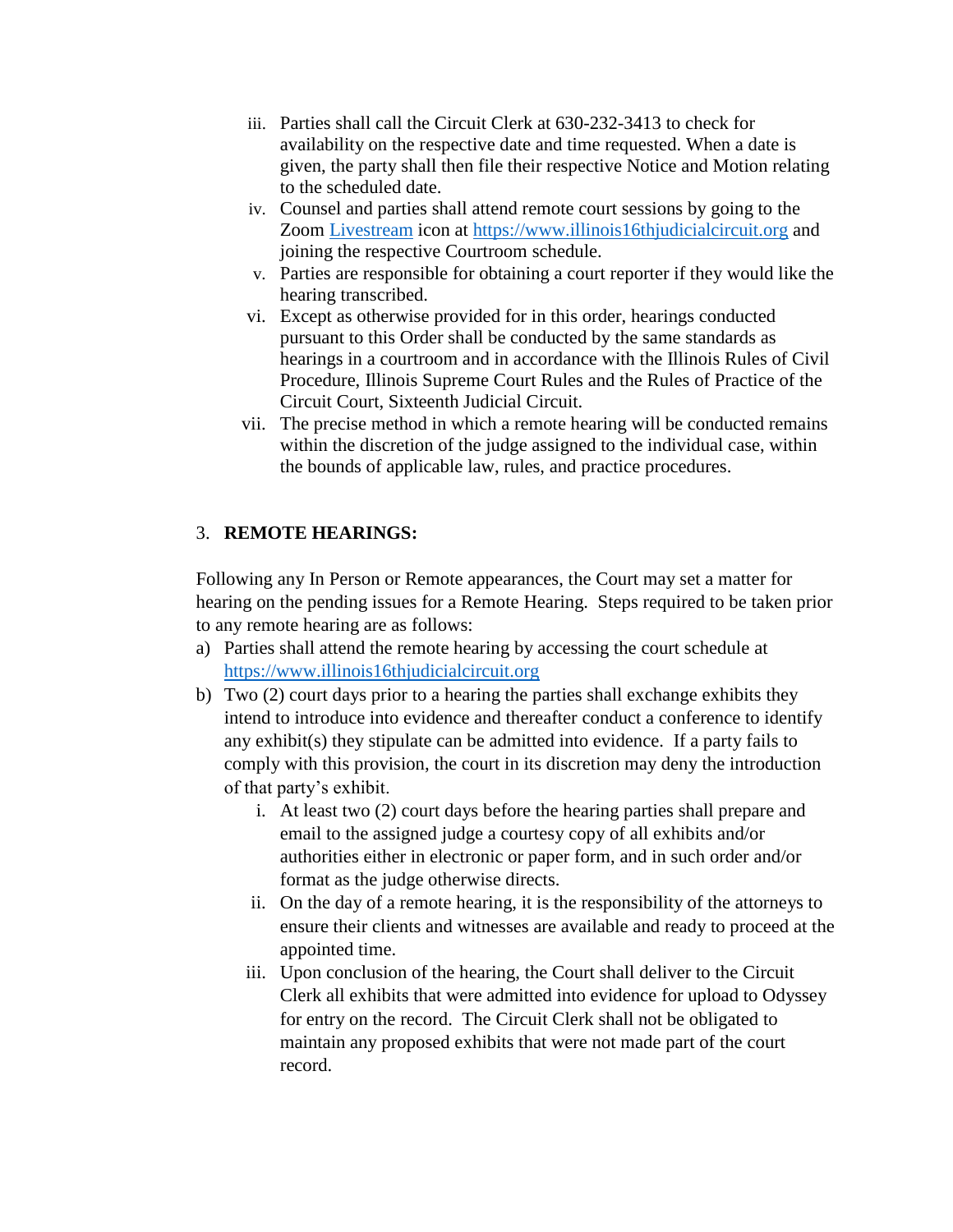- iv. Where the case is one that involves the use of an interpreter, early and careful consideration should be given as to how best to facilitate this involvement in the context of a remote hearing. Please coordinate the use of an interpreter with the Family Judicial Assistant at 630-232-5820.
- v. Where a witness attends the remote hearing, the witness will be sworn or affirmed by the judge prior to commencement of their testimony. In addition:
	- a) The witness is to be alone, in a secure room with the doors closed. A record will be made by the judge of those conditions.
	- b) Witnesses and parties should wear appropriate attire and present themselves as they would if they were appearing in a physical courtroom.
	- c) The witness is to ensure that there will be no interruptions or distractions for the duration of their appearance at the remote hearing.
	- d) The witness should have recently read all affidavits, statements, and documents before the remote hearing and have a copy of those documents with them and identified in the same manner as the documents are filed with the Circuit Clerk. This provision is not mandatory for materials to be used in cross-examination or in the examination of adverse witnesses.
	- e) The court reporter is the only person authorized to record the remote hearing by electronic means, stenography or any other method. Any recording by a party or other person of a remote hearing without the permission of the court is strictly forbidden.
	- f) American courts are generally open to the public and it remains highly desirable that the operations of the family courts are as transparent as possible. Within this context, the court and the parties must consider how the press and public can have access to the remote hearing. The daily court schedule shall reflect that a hearing is remote and the date and time of such hearings. Members of the public and/or media who desire to observe a hearing should contact the Family Court Judicial Assistant at 630- 232-5820 for directions on how to attend. Observers are prohibited from speaking to witnesses or potential witnesses concerning any testimony or evidence until after the evidence has closed.
	- g) All parties attending the remote hearing should ensure they have good connection/signal to avoid a breakdown in connection during the hearing. An Ethernet (wired) connection is recommended over a Wi-Fi connection. A poor video connection of a party or their attorney is not grounds to continue a hearing.